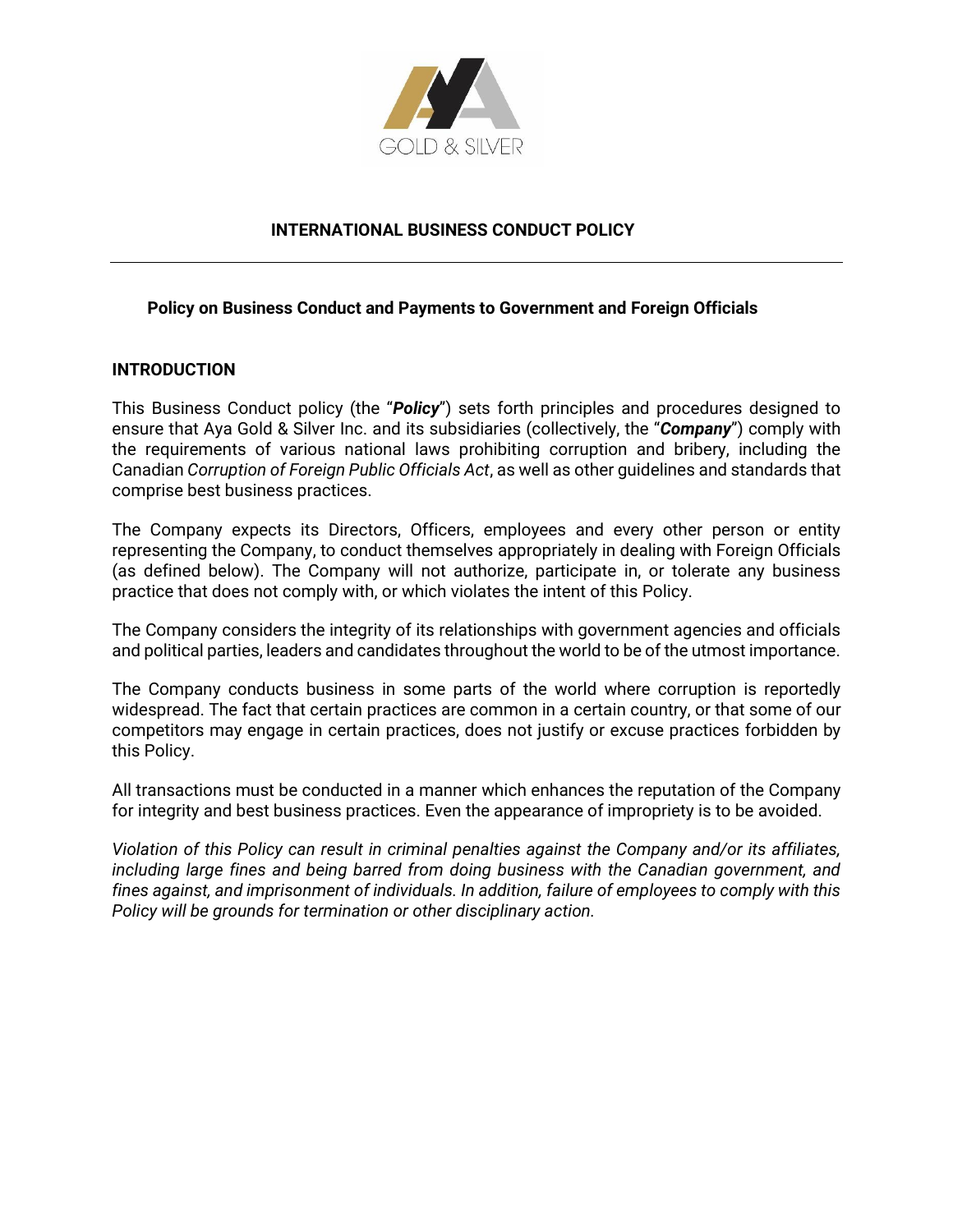# **TABLE OF CONTENTS**

|                  |                                                                        |                                                                                  | <b>Page</b> |
|------------------|------------------------------------------------------------------------|----------------------------------------------------------------------------------|-------------|
| 1.               |                                                                        |                                                                                  |             |
| $\overline{2}$ . |                                                                        |                                                                                  |             |
|                  | 2.1                                                                    |                                                                                  |             |
|                  | 2.2                                                                    |                                                                                  |             |
| 3.               |                                                                        |                                                                                  |             |
| 4.               |                                                                        |                                                                                  |             |
|                  | 4.1                                                                    |                                                                                  |             |
|                  | 4.2                                                                    |                                                                                  |             |
| 5.               |                                                                        |                                                                                  |             |
|                  | 5.1                                                                    |                                                                                  |             |
|                  | 5.1.1                                                                  |                                                                                  |             |
|                  | 5.1.2                                                                  |                                                                                  |             |
|                  | 5.1.3                                                                  |                                                                                  |             |
|                  | 5.1.4                                                                  |                                                                                  |             |
|                  | 5.2                                                                    |                                                                                  |             |
|                  | 5.3                                                                    |                                                                                  |             |
|                  | 5.4                                                                    |                                                                                  |             |
|                  | 5.5                                                                    |                                                                                  |             |
|                  | 5.6                                                                    |                                                                                  |             |
| 6.               | DILIGENCE REQUIRED WHEN HIRING EMPLOYEES AND OTHER REPRESENTATIVES AND |                                                                                  |             |
|                  |                                                                        |                                                                                  |             |
|                  | 6.1                                                                    | Guidelines for Engaging Employees, Representatives and Independent Contractors 9 |             |
|                  | 6.2                                                                    |                                                                                  |             |
|                  | 6.3                                                                    |                                                                                  |             |
| 7.               |                                                                        | DILIGENCE REQUIRED IN CONNECTION WITH MERGERS AND ACQUISITIONS  11               |             |
|                  | 7.1                                                                    |                                                                                  |             |
|                  | 7.2                                                                    |                                                                                  |             |
| 8.               |                                                                        |                                                                                  |             |
|                  | 8.1                                                                    |                                                                                  |             |
|                  | 8.2<br>8.3                                                             |                                                                                  |             |
| 9.               |                                                                        |                                                                                  |             |
| 10.              | 9.1                                                                    |                                                                                  |             |
|                  | 9.2                                                                    |                                                                                  |             |
|                  | 9.3                                                                    |                                                                                  |             |
|                  | 9.4                                                                    |                                                                                  |             |
|                  |                                                                        |                                                                                  |             |
|                  | 10.1                                                                   |                                                                                  |             |
|                  | 10.2                                                                   |                                                                                  |             |
|                  | 10.3                                                                   |                                                                                  |             |
|                  | 10.4                                                                   |                                                                                  |             |
|                  |                                                                        |                                                                                  |             |

# $\mathbf{D}_2$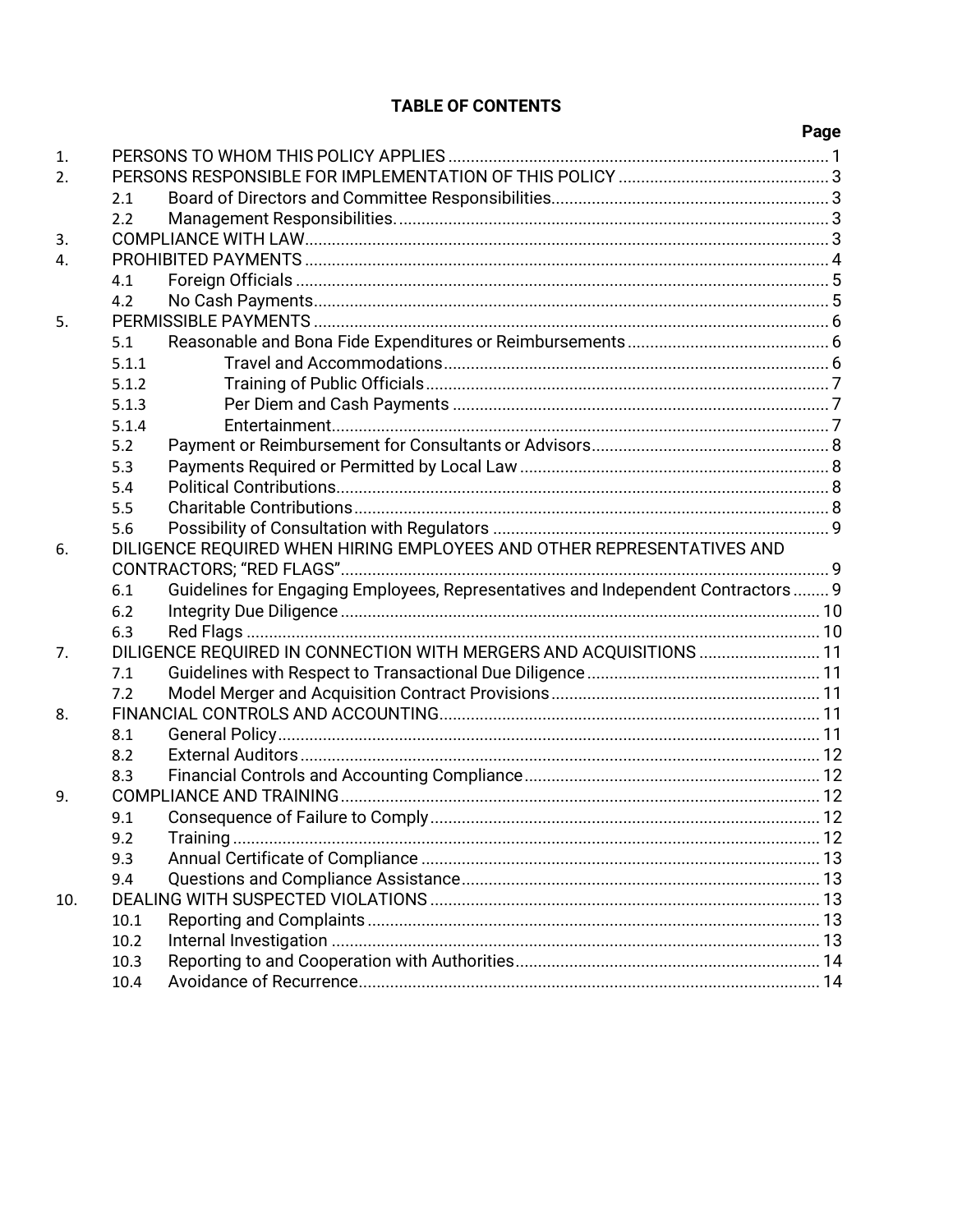# <span id="page-2-0"></span>**1. PERSONS TO WHOM THIS POLICY APPLIES**

This Policy applies to:

• Aya Gold & Silver Inc.;

• All wholly or partially owned subsidiaries of Aya Gold & Silver Inc. where Aya Gold & Silver Inc. owns or controls 50% or more of the voting stock or otherwise directly or indirectly exercises control (each, a "*Controlled Subsidiary*");

• All Directors, Officers and employees of the Company, including those who are seconded to third-parties or to an affiliate that is not a Controlled Entity;

• All persons, whether or not employees, and all entities who are at any time authorized to interface with Foreign Officials for the Company as agents, representatives or independent contractors.

*Policies of Controlled Subsidiaries*. Certain Controlled Subsidiaries may adopt and implement their own policies, procedures or requirements dealing with the same subject matter. Provided that the policies, procedures and requirements of such Controlled Subsidiary have been determined by the Chief Legal Officer, Chief Executive Officer and Chief Financial Officer of the Company (collectively the "Legal Officer"<sup>1</sup>) in consultation with external legal counsel of the Company, as may be deemed appropriate by such Legal Officer, to be consistent in all material respects with this Policy, then the Directors, Officers, employees, agents and representatives of such Controlled Subsidiary shall comply with the policies, procedures and requirements of such Controlled Subsidiary, and will not be subject to this Policy. Directors, Officers, employees, agents and representatives of Aya Gold & Silver Inc. shall always be required to comply with this Policy even in relation to any conduct that relates to a Controlled Subsidiary with its own approved policy.

*Non-Controlled Affiliates*. All persons subject to this Policy shall use all reasonable efforts to cause any affiliate of the Company that is not a Controlled Subsidiary to adopt and follow policies substantially consistent with this Policy and/or to act in accordance with this Policy. The Company entity that holds an interest in such affiliate, together with any person subject to this Policy who serves as a Director, Officer or employee of, or is seconded to, any such affiliate shall at all times act and vote in accordance with this Policy and in a manner reasonably designed to cause such non-controlled affiliate and its Directors, Officers, employees, agents and representatives to act in the manner that would be required were this Policy to apply to them directly. In addition, such persons shall report to the Legal Officer any material and/or recurring violations of this Policy by such Non-Controlled Affiliate.<sup>2</sup>

<sup>1</sup> The Chief Legal Officer, Chief Executive Officer and Chief Financial Officer of the Company may from time to time delegate to one or more members of staff (or other persons) responsibility for any task contemplated hereunder to be performed by such person, and each reference herein to "Legal Officer" shall be to the Chief Legal Officer, Chief Executive Officer or Chief Financial Officer or to such delegate, as the case may be.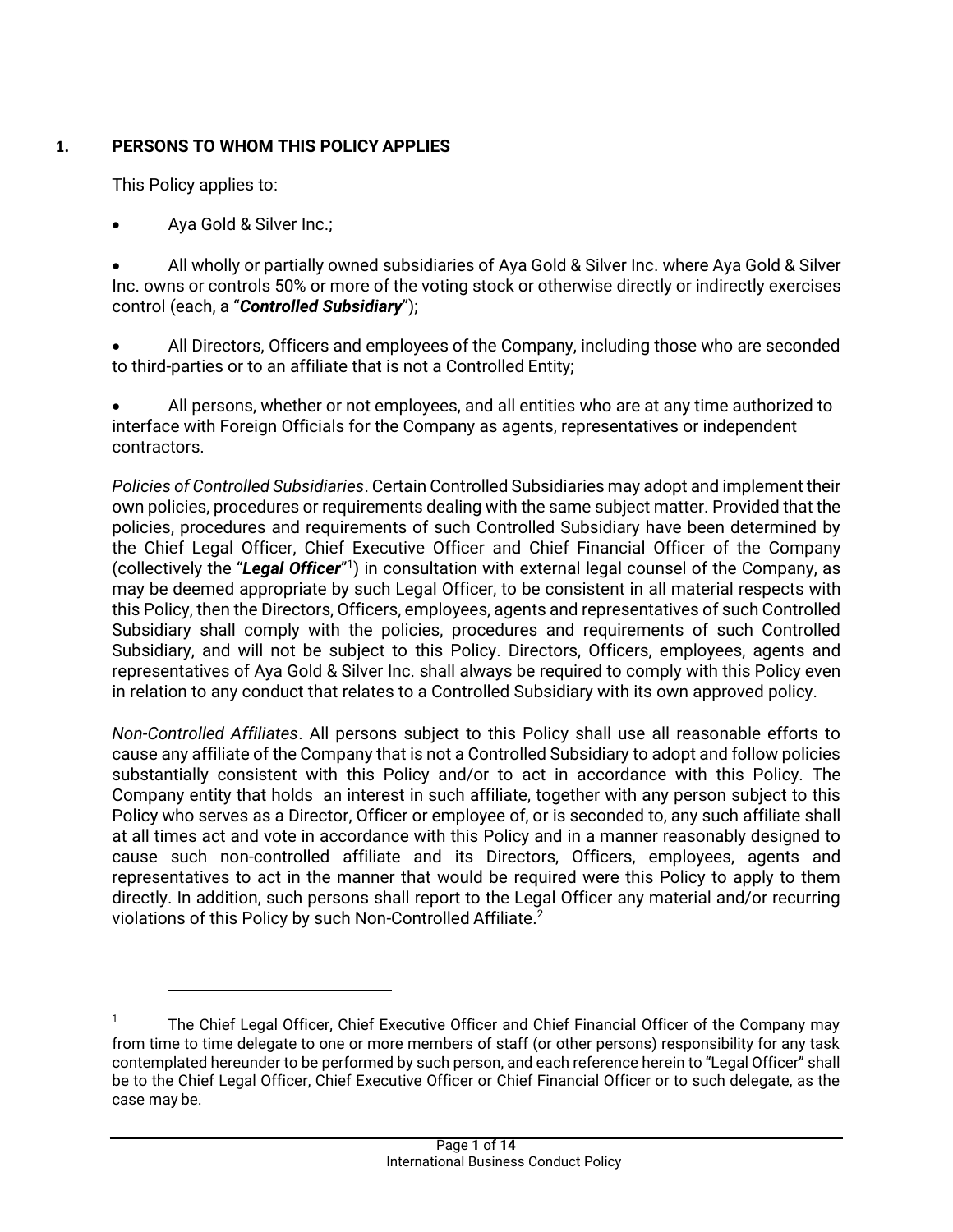*Non-Controlled Affiliates*. All persons subject to this Policy shall use all reasonable efforts to cause any affiliate of the Company that is not a Controlled Subsidiary to adopt and follow policies substantially consistent with this Policy and/or to act in accordance with this Policy. The Company entity that holds an interest in such affiliate, together with any person subject to this Policy who serves as a Director, Officer or employee of, or is seconded to, any such affiliate shall at all times act and vote in accordance with this Policy and in a manner reasonably designed to cause such non-controlled affiliate and its Directors, Officers, employees, agents and representatives to act in the manner that would be required were this Policy to apply to them directly. In addition, such persons shall report to the Legal Officer any material and/or recurring violations of this Policy by such Non-Controlled Affiliate.<sup>2</sup>

*Agents, Representatives and Independent Contractors*. Persons who are authorized to act for or represent the Company and its Controlled Subsidiaries, and certain independent contractors who perform services for the Company and its Controlled Subsidiaries where such services may require them to interface with Foreign Officials (as defined below in Section 4.1), shall be required to agree to undertake such representation, or perform such services, in a manner consistent with this Policy, by inclusion in their respective contracts of the language to be provided for this purpose by the Legal Officer. Managers must ensure that the requirements of this Policy are carefully reviewed and discussed with every individual, firm or other entity considered to represent the Company and its Controlled Subsidiaries whose services may require them to interface with Foreign Officials, and that each is provided with adequate legal counselling regarding compliance. As set out in more detail in Section 6.1, managers shall make certain that the selection of agents, representatives and independent contractors includes a thorough review of their background and credentials, and careful considerations of their proposed activities, particularly when the "red flags" listed in Section 6.3 are present.

*Joint Ventures*. All new joint venture, joint operating, shareholders, partnership or similar agreement governing the operation of any project or Controlled Subsidiary shall comply with this Policy and shall include language provided for this purpose by the Legal Officer.

# **2. PERSONS RESPONSIBLE FOR IMPLEMENTATION OF THIS POLICY**

## **2.1** *Board of Directors and Committee Responsibilities*.

This Policy has been reviewed and approved by the Board of Directors of the Company (the "*Board*").

The Board of Directors has designated its Compensation and Corporate Governance Committee (the "*CCGC*") as the committee responsible, among other things, for reviewing the adequacy and appropriateness of this Policy and reporting periodically to the Board hereon.

<sup>2</sup> Persons serving as officers or directors of Controlled Subsidiaries or non-controlled affiliates may be subject to contractual or legal duties of confidentiality that conflict with the requirement under this Policy to report certain matters to the Legal Officer. In many circumstances, the obligation under this Policy to report illegal or potentially illegal conduct should prevail over such duties of confidentiality owed to the subsidiary or affiliate, but special care should be taken if such report would violate specific legislation (such as bank secrecy laws) or privacy duties owed to third parties. The Company employees who are officers or directors of subsidiaries or affiliates who believe that such a report might conflict with some other duty or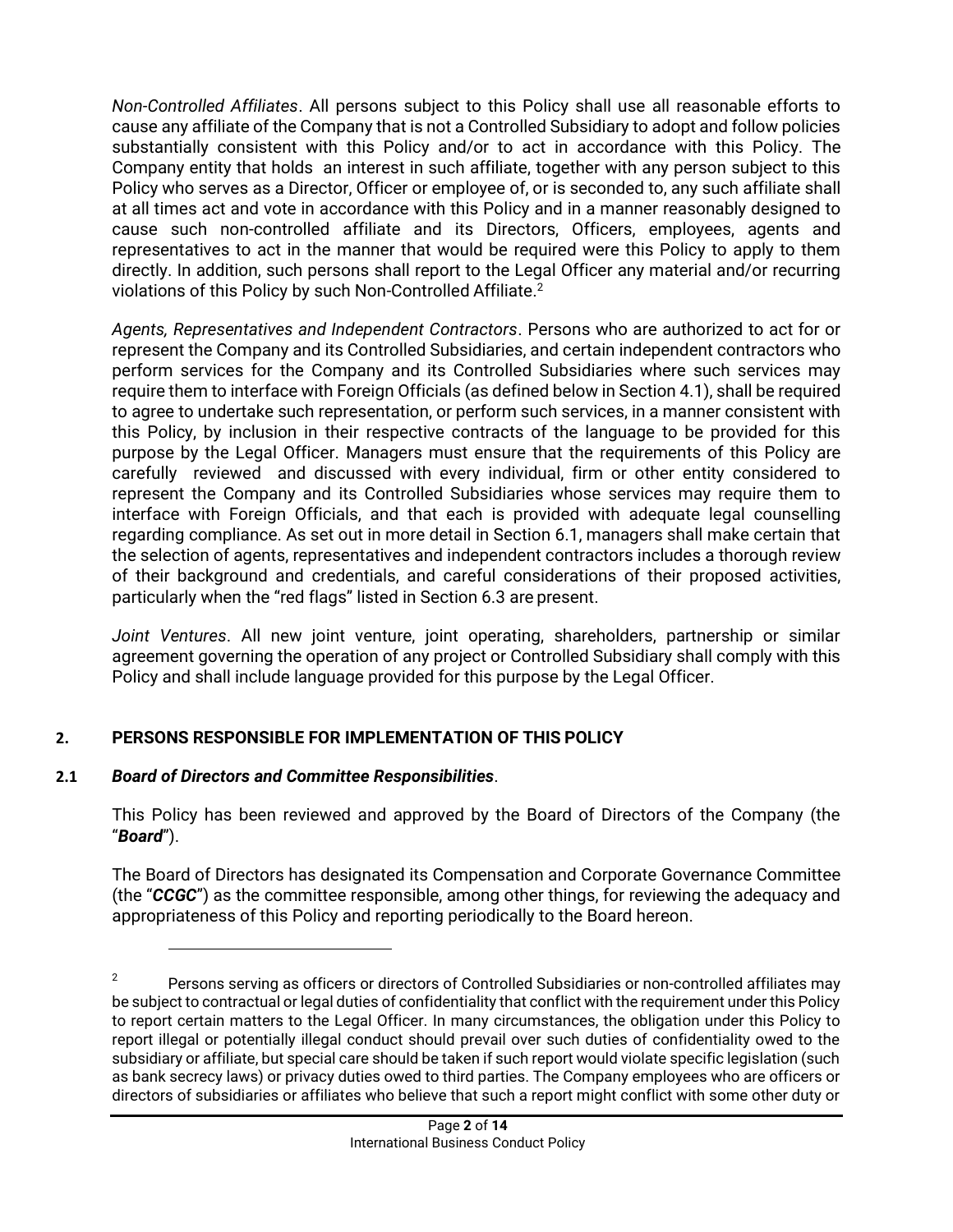obligation shall consult with the Legal Officer before making a report to any other officer or employee of the Company.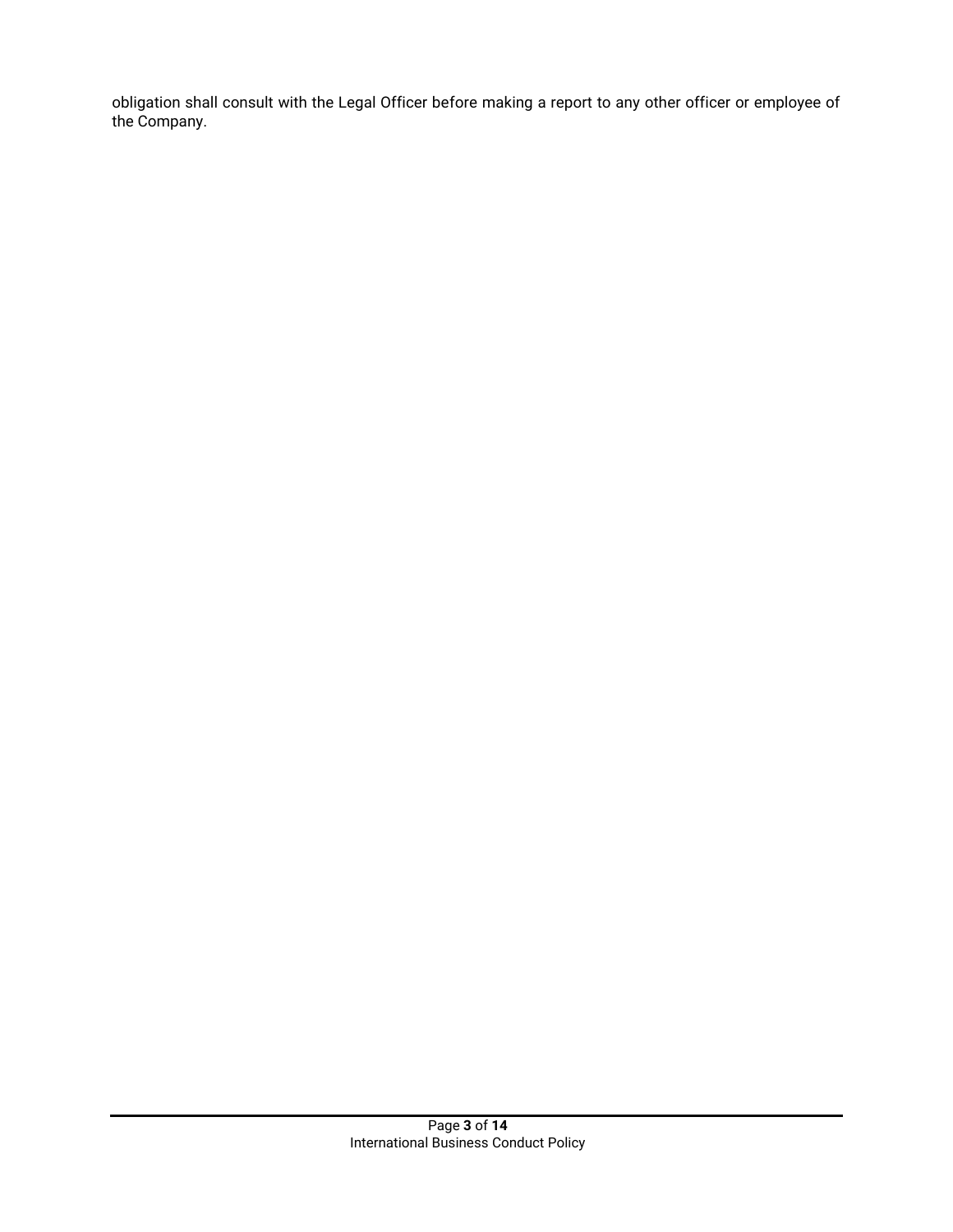Not less than once every three years, or more frequently as the Legal Officer shall determine, he/she shall review with the CCGC the adequacy and appropriateness of this Policy, and shall recommend to such committee any changes that he/she believes are necessary or desirable in order to achieve the purposes hereof.

The Audit Committee of the Board (the "*AC*") is responsible for monitoring, on behalf of the Board, compliance with this Policy and reporting periodically to the Board thereon. As part of its annual review of procedures for the receipt, retention and treatment of complaints regarding accounting, internal control or audit matters, the Audit Committee shall review the operation of Section 10 and the procedures for dealing with complaints regarding the matters covered by this Policy.

### <span id="page-5-0"></span>*2.2 Management Responsibilities.*

The Company's Chief Executive Officer (the "*CEO*") is responsible for ensuring that the Company conduct business in accordance with this Policy. The CEO shall communicate the strong support of senior management for this Policy and shall endeavor to foster a strong "culture of compliance" throughout the group.

The Legal Officer is responsible for (i) promulgating this Policy to all persons subject to it, (ii) obtaining the annual certifications required by Section 9.3, (iii) establishing and supervising a program for the training of all persons subject to this Policy in accordance with Section [9.2,](#page-14-1) (iv) providing consultation and advice with respect hereto, (v) investigating, in accordance with Section 10, possible violations of this Policy brought to his or her attention, and (vi) reporting annually to the CEO and the AC regarding compliance with this Policy.

The Chief Financial Officer (the "*CFO*") is the primary responsible for this Policy as it relates to financial controls and accounting.

*Every person subject to this Policy is responsible for conducting himself or herself in accordance with this Policy, and for doing all things reasonably necessary to cause all persons he/she supervises to conduct themselves in accordance herewith*.

## <span id="page-5-1"></span>**3. COMPLIANCE WITH LAW**

As stated in the Company's Code of Business Conduct and Ethics, all Company employees shall comply with all applicable governmental laws, regulations and rules. This Policy has been designed based on the relevant statutes in Canada dealing with bribery and dealings with Foreign Officials. As a practical matter, it also should result in compliance with most laws relating to these subjects in the various other countries where the Company does business or to which it may be subject. However, all persons subject to this Policy are required also to comply with all local laws in the jurisdictions where they are conducting business, and in the case of any proposed payment or transaction shall (following consultation with the responsible Officers of the relevant business unit and the Legal Officer) take advice from qualified local counsel to assure that such payments or transactions also comply with all applicable local laws.

## <span id="page-5-2"></span>**4. PROHIBITED PAYMENTS**

No person subject to this Policy shall give or pay, or offer, promise or agree to give or offer, or authorize the giving or payment, directly or indirectly, of money or any Thing of Value (as defined below) to any Foreign Official or to any person for the benefit of a Foreign Official for purpose of: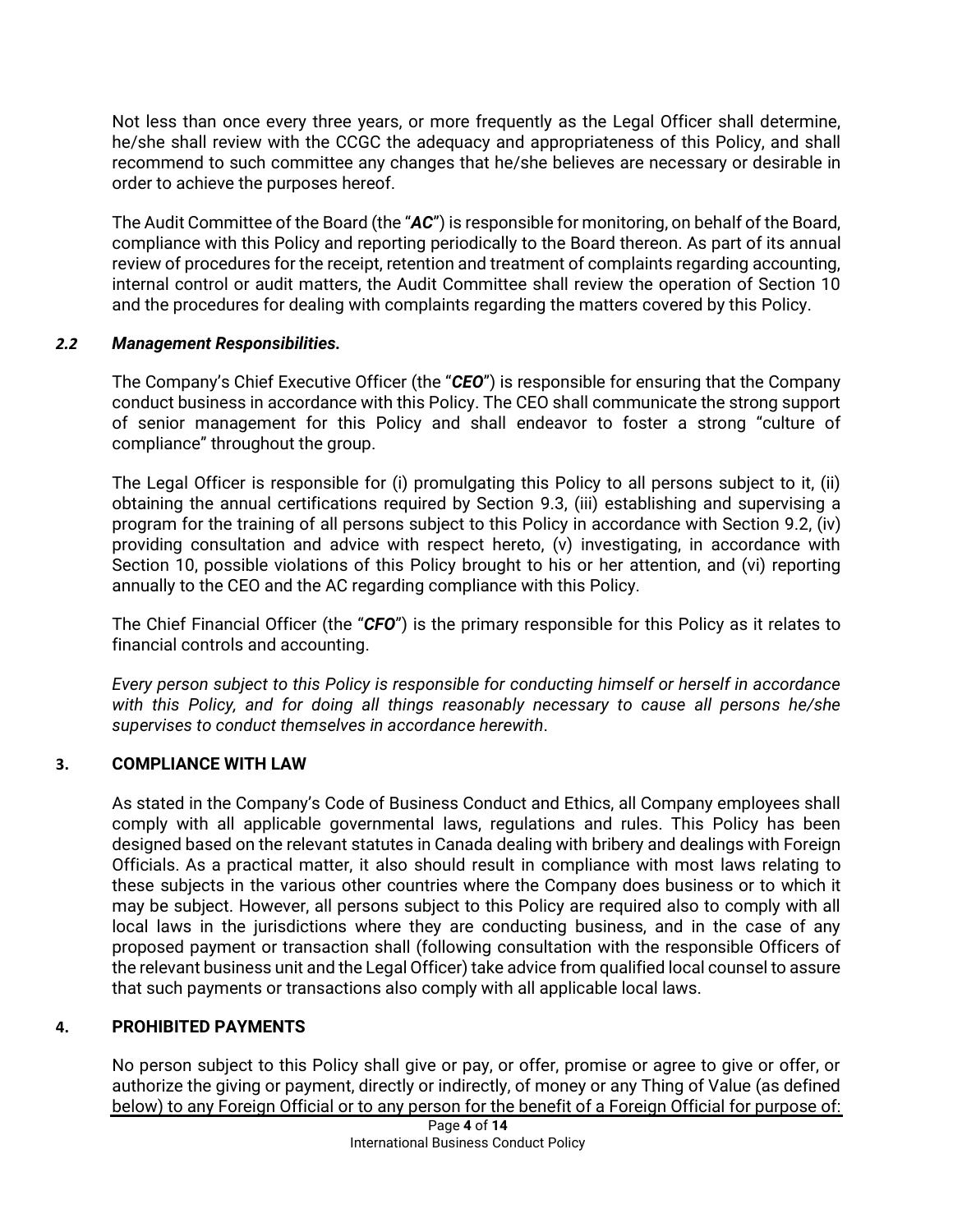- influencing an official act or decision (or as consideration therefore),
- inducing such Foreign Official to do or omit to do any act,

• inducing such Foreign Official to use his/her influence to affect or influence any governmental or official act or decision, or

• securing any other improper advantage,

in each case in order to (i) obtain (whether for such person, his/her employer or any other person or entity) a contract or other business, (ii) direct a contract or other business to any person or entity, (iii) retain business or (iv) obtain or retain any other advantage in the course of business.

"*Things of Value*" include, but are not limited to money, gifts, entertainment, kickbacks, loans, rewards, the provision of facilities or services at less than full cost, and an advantage or benefit of any kind (whether constituting, or derived from, corporate funds or assets, or personal or other funds or assets).

Any such offers, gifts, payments, promises, agreements and authorizations made indirectly through a third party are also prohibited.

Any such offers, gifts, payments, promises, agreements and authorizations by a person subject to this Policy to a person other than a Foreign Official are also prohibited if such person subject to this Policy knows that the Thing of Value is for the benefit of a Foreign Official. "Knowing" for this purpose means more than actual knowledge. A person subject to this Policy will be deemed to "know" that the Thing of Value is for the benefit of a Foreign Official if he/she has acted with conscious disregard or avoidance of warning signs or grounds for suspicion ("red flags") like those discussed in Section [6.3,](#page-12-0) or with deliberate ignorance (meaning a failure to conduct reasonable inquiry and diligence in the circumstances). A payment to a relative<sup>3</sup> or close friend of a Foreign Official shall raise a presumption that the payment is for the benefit of the Foreign Official, and is thus prohibited under this Policy, unless reasonable inquiry and diligence ascertain that the payment will not be for the benefit of the Foreign Official.

*No employee will suffer demotion, penalty or any other adverse consequence for refusing to make a prohibited payment, even if such refusal results in a loss of business or other adverse consequence to the business*.

<sup>3</sup> This applies to relatives of Foreign Officials other than children, spouses, parents or siblings. A child, spouse, parent or sibling of a Foreign Official is to be treated as a Foreign Official himself/herself under this Policy, as set out in Section 4.1.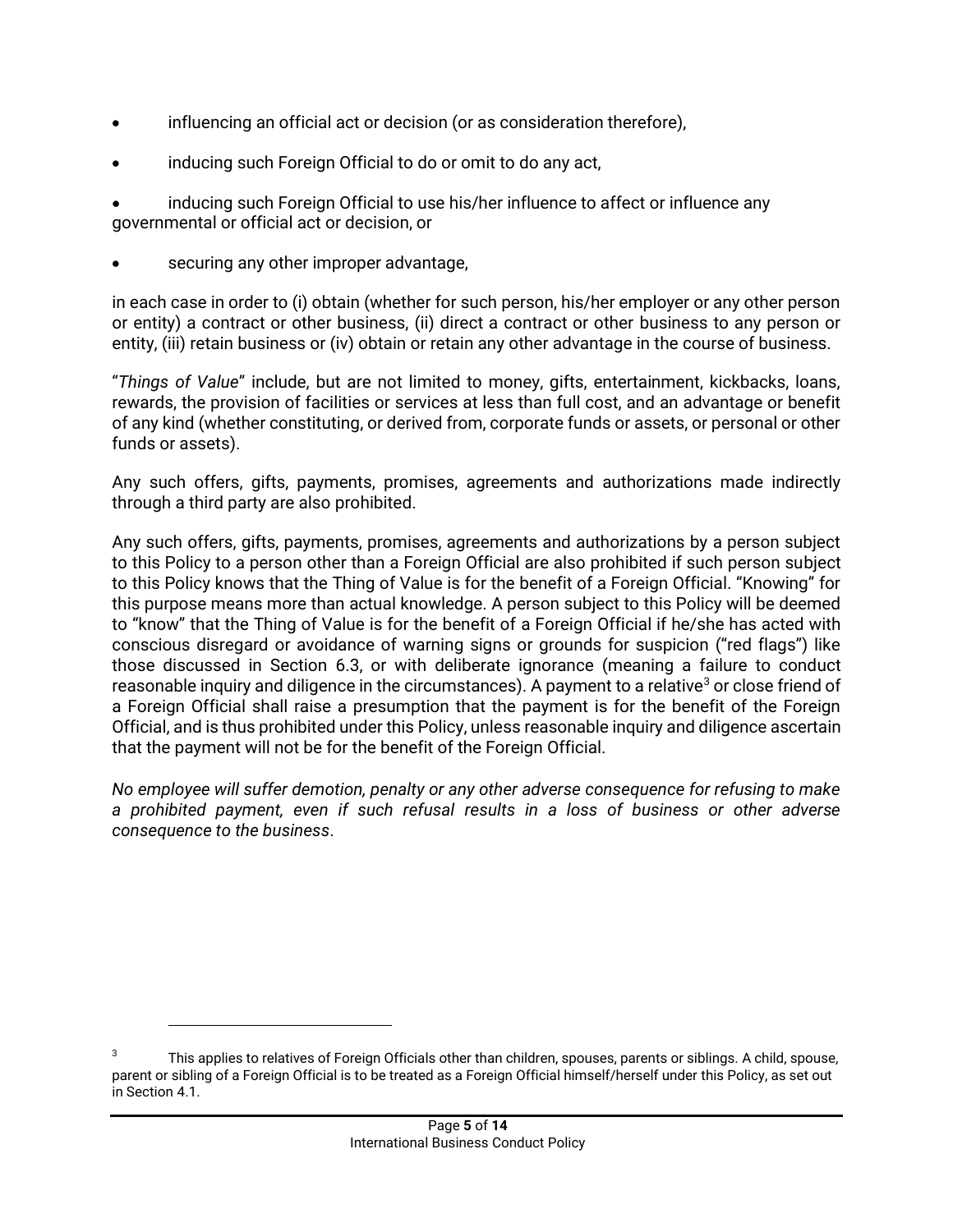- **4.1** *Foreign Officials.* The rule above applies to all contacts with any Officer or employee of, or any person representing or acting on behalf of any foreign government, or any department, ministry, agency, authority or instrumentality (including corporations or similar entities owned or controlled or operated for the benefit) of such foreign government or of any governmental authority (such as a state, authority, district or municipality) thereof or therein. This also applies to any public international organization (such as the United Nations, the World Bank, the International Finance Corporation, the Multilateral Investment Guarantee Agency, regional multilaterals such as the African Development Bank and the European Bank for Reconstruction and Development and the International Monetary Fund) and any official, employee or representative thereof, and includes any foreign political party, party official or candidate. "Foreign Official" also includes a child, spouse, parent or sibling of a Foreign Official, even if a payment is not in fact for the benefit of the related Foreign Official. Whenever "**Foreign Official**" is used in this Policy, you should understand it to include all of the above and to include officials in both Canada and the United States.<sup>4</sup>
- **4.2** *No Cash Payments.* No payments to any third party shall be made in cash other than documented petty cash disbursements. No corporate cheques shall be written to "cash," "bearer" or third party designees of the party entitled to payment. No payments should be made (a) outside the country where the recipient resides or (b) to bank accounts held in a name other than the name of the party to which the payment is owed, without prior written approval of the Legal Officer.

Examples of purposes for which such payments are prohibited include:

- obtaining, renewing or amending any mining concession, lease or license
- winning a bid
- having a contract agreed or signed
- obtaining a needed permit or approval
- having a tax or other fine, claim or proceeding withdrawn, compromised orsettled
- obtaining the vote or approval of a government representative
- obtaining confidential information

<sup>4</sup> Because the Company seeks to comply with the applicable statutes in both Canada and the United States, the term "foreign" for this purpose includes Canada (whose officials are "foreign officials" under the U.S. *Foreign Corrupt Practices Act*) and the United States (whose officials are "foreign officials" under the Canadian *Corruption of Foreign Public Officials Act*).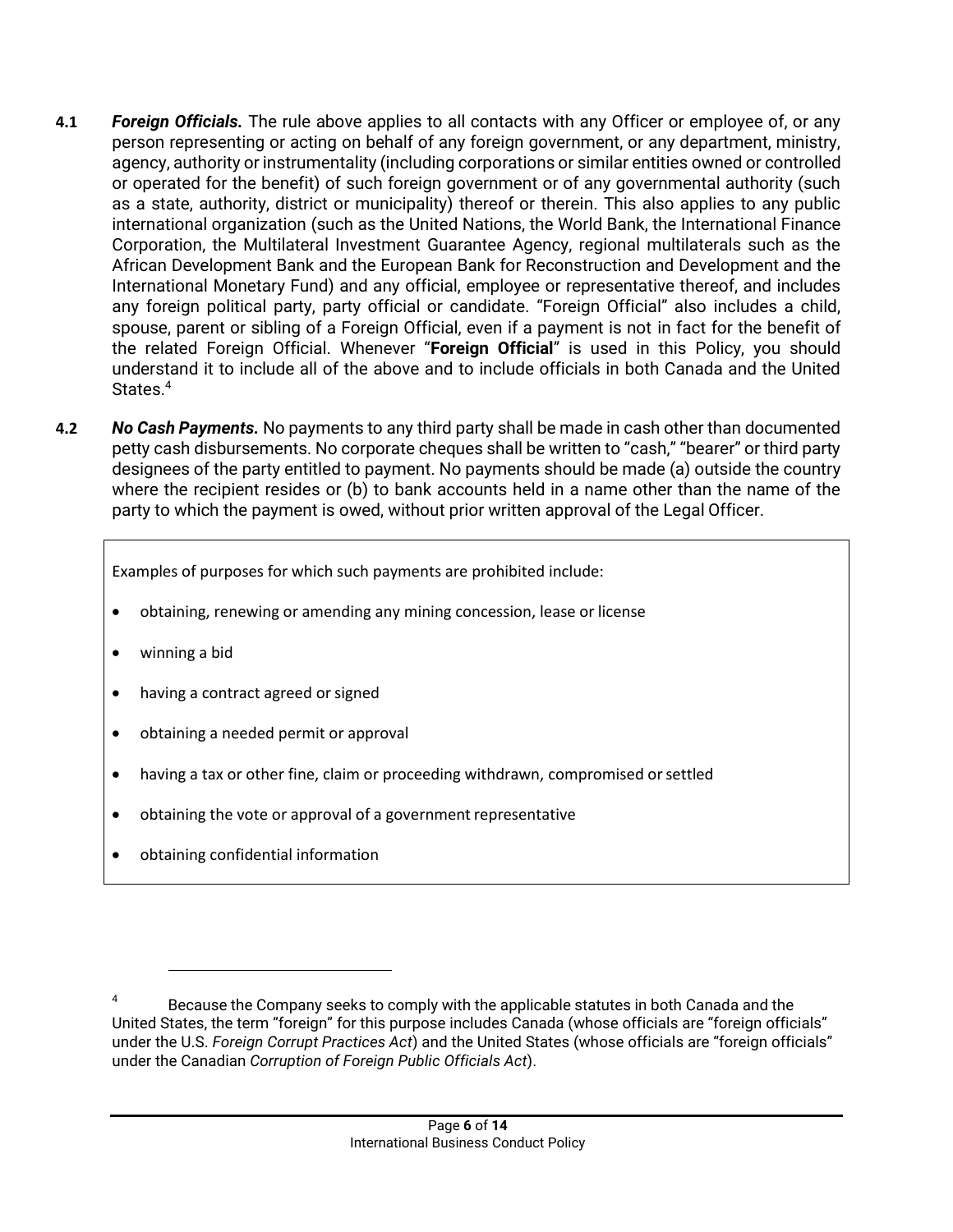## <span id="page-8-0"></span>**5. PERMISSIBLE PAYMENTS**

Despite the general prohibitions described above, certain loans, rewards, advantages, benefits or other payments to Foreign Officials are permissible.

These permissible payments include:

<span id="page-8-2"></span>**5.1** *Reasonable and Bona Fide Expenditures or Reimbursements.* This Policy does not prohibit payment of or reimbursement for reasonable and bona fide expenditures such as travel and lodging expenses incurred by or on behalf of a Foreign Official, provided that (i) such expenses were *directly related* to legitimate business purposes such as promotion, demonstration or explanation of business or investment by the Company or meetings for the negotiation, signature or performance of contracts with a foreign governmental entity and (ii) payment by businesses for such expenses is widely accepted, customarily practiced, and permitted or required under local law. For example, if the Company was negotiating a mining concession with a foreign government and meetings were being held outside of the relevant country based on grounds of business efficacy or necessity, the Company could organize and pay for reasonable airplane travel, hotel and food costs, provided that it was legal under local law for Foreign Officials to have such costs paid by the Company with which the government was negotiating. However, the Company could not, for example, pay for a vacation by such Foreign Official as part of such a trip, or pay for purchases of personal items by such Foreign Official while on such trip. Such payments are only to be made with the prior written approval of the Legal Officer, who is to consider all the facts and circumstances. More specific guidance is provided below.

# <span id="page-8-1"></span>*5.1.1 Travel and Accommodations*

The Company shall not pay or reimburse for the travel expenses, such as airfare, hotel accommodations, meals and other incidentals ("travel and accommodations costs"), of Foreign Officials, except in the circumstances described i[n 5.1](#page-8-2) above.

Such payments are only to be made with the prior written approval of the Legal Officer, who is to consider all the facts and circumstances. Payment or reimbursement should preferably be made pursuant to an agreement with the relevant entity to do so (such as an agreement with a government- owned joint venture partner that the joint venture or the Company will pay the costs of Directors attending joint venture the Company board meetings), or if not, should be disclosed to the Foreign Official's employer before the expenses are incurred. The Company should never agree to a request to keep such payments or reimbursements confidential.

Travel and accommodation costs must be modest and in accordance with the government agency's own travel regulations, to the extent they exist. If a Foreign Official is at a level of seniority commensurate with that of a Company employee for whom there exists formal internal restrictions on travel and accommodation costs, the public official shall adhere to those restrictions. If a public official is at a level of seniority commensurate with a Company senior executive, the public official's travel and accommodation costs shall not exceed the costs that would be deemed appropriate for a Company senior executive.

Travel must be direct between the public official's place of residence and the specific destination where the training or promotional visit will take place, except in exceptional circumstances. Under no circumstances shall the cost of any side trips be paid or reimbursed that are not ancillary to a legitimate business purpose.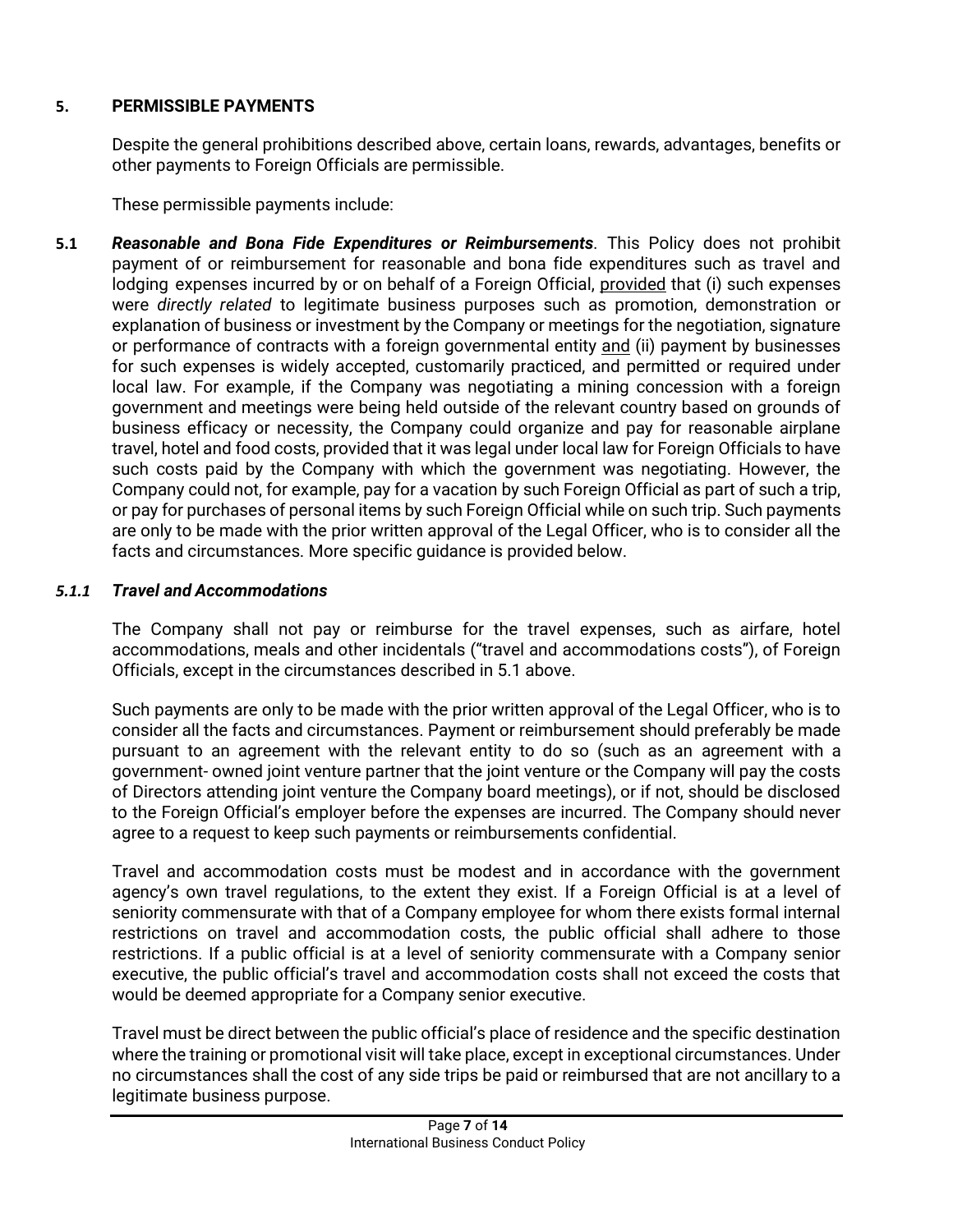Travel and accommodation costs must normally be paid directly to the third-party provider. In exceptional circumstances, where payment directly to the third-party provider is not practicable, payment may be made directly to the Foreign Official's employer upon documentation of valid third- party receipts and confirmation that the expenses incurred are reasonable. Funds for travel and accommodation costs or reimbursement for such costs shall not be provided directly to the Foreign Official, except in exceptional situations.

Expenses incurred for spouses and family members shall not be paid or reimbursed, except in exceptional situations. Exceptional circumstances may include, for example, a Joint Venture Board or Management Committee meeting attended by representatives of both the Company and a government agency where the spouses of all such representatives are invited.

### *5.1.2 Training of Foreign Officials*

Pursuant to a contract, the Company may provide technical or other substantive capacity enhancement training to Foreign Officials on subjects within the Company's expertise provided that the carrying out of such training program has been approved in writing by the Legal Officer. It must be ensured that a superior of the Foreign Official to be trained has selected the individuals from his or her agency to attend such capacity enhancement training.

It is preferred that the capacity enhancement training be provided at the government agency or department's facility. If that is not feasible, the capacity enhancement training may be provided at, or close to, the most suitable Company facility.

#### <span id="page-9-0"></span>*5.1.3 Per Diem and Cash Payments*

The Company shall not provide per diem payments directly to any Foreign Official. However, the Company may pay the government agency a per diem for each Foreign Official which shall not exceed the lesser of the amounts prescribed in the government agency's regulations and the Company's policies. The government agency would then be responsible to pay each Foreign Official.

Cash payments should almost never be made to a Foreign Official. However, small expense reimbursements and small advances may be provided in exceptional situations where deemed absolutely necessary in connection with legitimate business purposes. Any such payment must be approved by the manager of the relevant business unit and reported to the Legal Officer. Any such payment must be reconciled against receipts and it must be confirmed that the expenses are reasonable under the circumstances.

#### <span id="page-9-1"></span>*5.1.4 Entertainment*

The Company shall not pay for other expenses, such as costs related to entertainment, sightseeing excursions or other leisure activities, except such costs that are reasonable in value and are not extravagant, that are permitted under the regulations of the Foreign Official's agency or other applicable regulations of his/her government, constitute part of normal hospitality and politeness, and are incidental to a business purpose. Extravagant means excessive in the circumstances considering, among other things, the seniority of the Company Officer hosting the entertainment, the rank or seniority of the person being entertained, and the type and nature of entertainment expected under the business practices in the relevant jurisdiction and industry.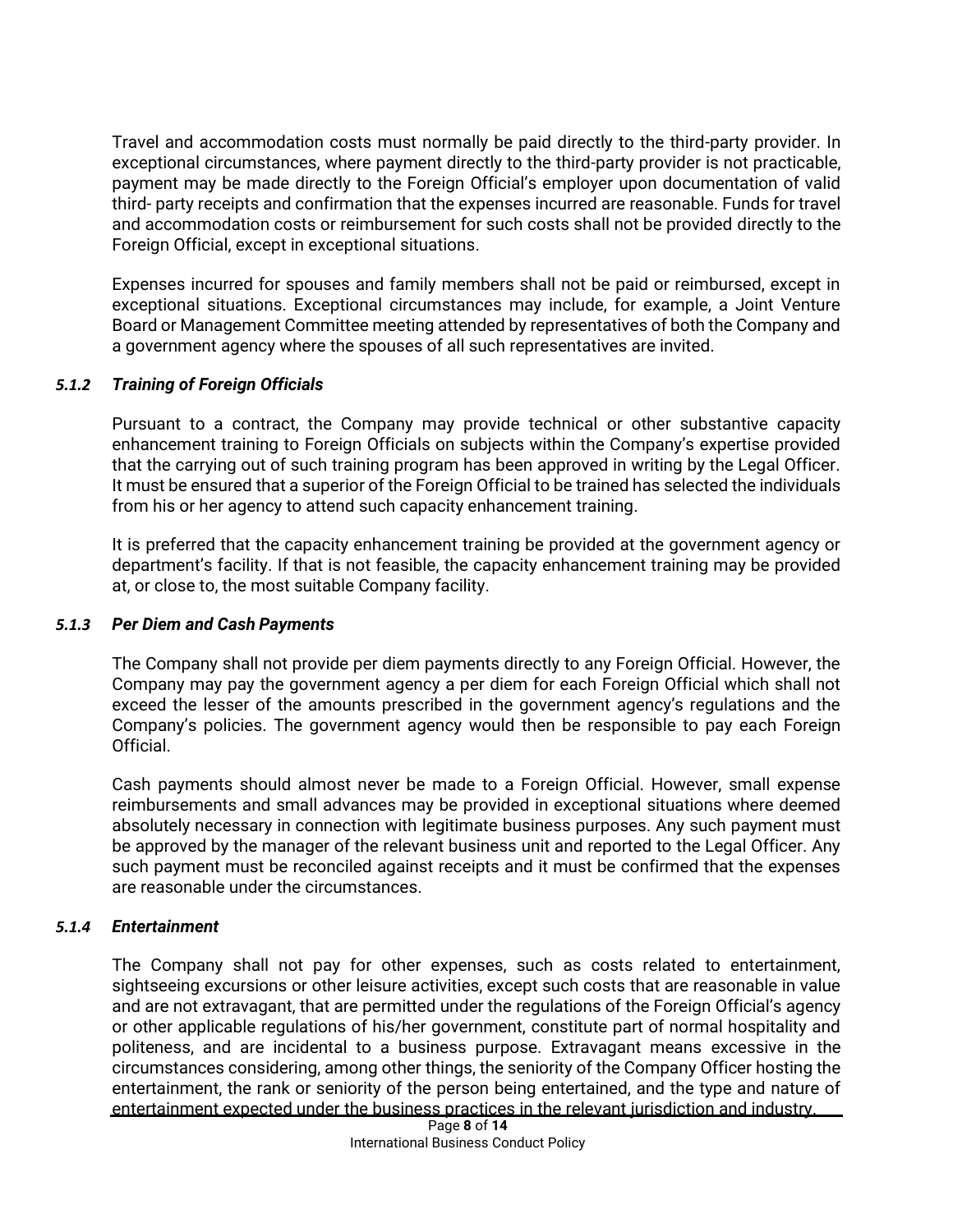- **5.2** *Payment or Reimbursement for Consultants or Advisors*. It can be proper for the Company to agree, as part of an arm's length legal business arrangement or contract negotiation, to pay, or reimburse a government, for the cost of a consultant, lawyer, banker or other advisor to the government. However, particular care must be taken to assure that no part of any such payment or reimbursement is being applied, directly or indirectly, to make any improper payment. This requires, but is not limited to, the making by the consultant or advisor of representations and agreements regarding compliance with applicable law and the absence of any improper payment, using the language to be provided for this purpose by the Legal Officer. In each case, the Legal Officer must be informed in advance of entering into any contract to make any such payment or reimbursement and consulted with respect to what additional procedures, if any, are required in the circumstances. The Legal Officer shall be consulted again prior to the making of any such payment and shall specify procedures required in the circumstance including, for example, inquiries into the registered and beneficial ownership of any bank accounts to which payments are proposed to be made.
- **5.3** *Payments Required or Permitted by Local Law*. Canadian laws allow making a payment to a Foreign Official if such payment is permitted or required under the written laws and regulations of the relevant country (and/or rules of the relevant political party or international organization). Prior written approval of the Legal Counsel is required before relying on this saving provision. The Legal Counsel must obtain local law advice satisfactory to him or her before authorizing the payment and must be satisfied that the payment is required for legitimate business purposes. The Legal Officer may withhold such approval even though the payment appears to be permitted or required by local laws.
- **5.4** *Political Contributions.* In certain countries, political contributions are lawful and expected as a matter of good corporate citizenship. The Company or a Controlled Subsidiary may make political contributions in foreign countries in which they conduct business activities, provided such contributions are not unlawful, conform to local practice, are appropriate in amount, and are properly recorded in the relevant accounting records. The appropriateness of the amount of any contribution shall be determined with reference to accepted business practices in the relevant country, and by reference to the amounts commonly contributed by other corporations of similar size.

As a matter of prudence, however, use of funds or assets of the Company or any Controlled Subsidiary to make foreign political contributions, directly or indirectly, must be approved in advance and in writing by the CEO and the Legal Officer.

**5.5** *Charitable Contributions*. The Company is frequently solicited for charitable contributions in countries in which it operates. As part of the Company's commitment to good corporate citizenship and sustainable development, executives are authorized in certain circumstances to make such contributions. These contributions may take the form of goods or services, technical assistance or training, or financial support. However, particular care must be taken to assure that the recipient charity is a *bona fide* charity, regulated and supervised as such in the jurisdiction, and that the Company has no reason to believe that the charity itself may be operated directly or indirectly for the private benefit of any Foreign Official. If any Foreign Official is a Director or Officer of the charity, or is otherwise closely associated with the charity, the Legal Officer shall be informed and shall advise the responsible executive what inquiries or other procedures shall be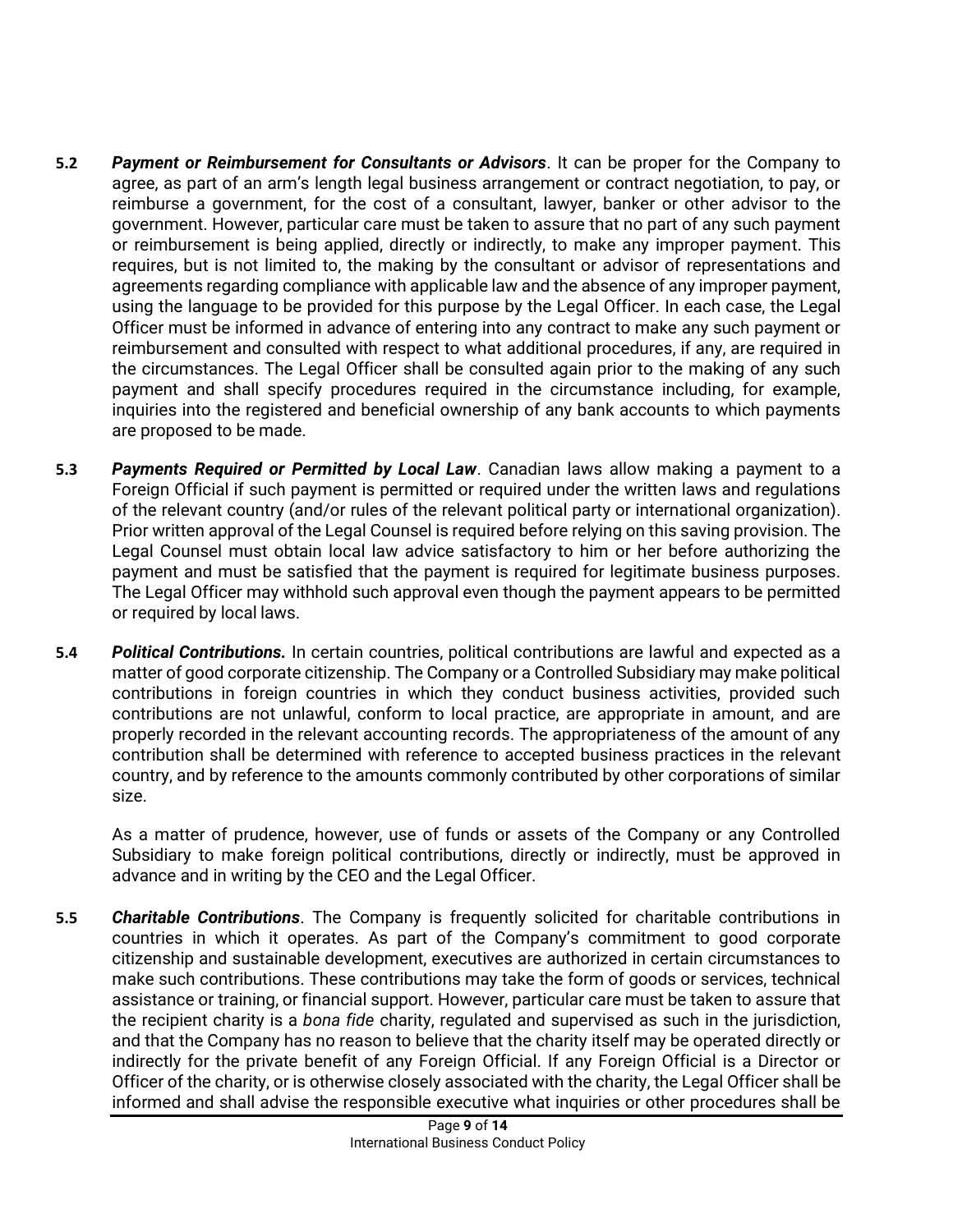required in order to obtain a high level of assurance that the contribution will not be used to make a prohibited payment or to influence the decision of a Foreign Official who is associated with the charity. All such contributions shall be made with the explicit approval of the Legal Officer.

**5.6** *Possibility of Consultation with Regulators***.** In case of uncertainty about the legality of certain payments, the Legal Officer may decide to request a legal opinion from outside counsel (in Canada or in any relevant jurisdiction) and/or a statement from the Canadian Department of Justice under the *Corruption of Foreign Public Officials Act*.

## <span id="page-11-0"></span>**6. DILIGENCE REQUIRED WHEN HIRING EMPLOYEES AND OTHER REPRESENTATIVES AND CONTRACTORS; "RED FLAGS"**

**6.1** *Guidelines for Engaging Employees, Representatives and Independent Contractors*. Care and due diligence are required when selecting an employee or any partner (including joint venture partner), representative, agent, consultant, lobbyist, subcontractor, supplier, distributor or intermediary to represent the Company and its Controlled Subsidiaries in interactions with Foreign Officials (each, a "*Third Party*"), taking the following factors into consideration:

• A cogent business case can be made for employing the Third-Party to represent the Company and its Controlled Subsidiaries.

- Employ and deal with only appropriately qualified and reputable individuals or firms.
- Ensure that compensation is reasonable and proportionate in light of the services.
- Obtain appropriate internal approvals for activities and transactions.

Record agreements with Third Parties in writing and describe the true relationship between the parties.

• Always keep in mind that the Company and its Officers and employees may, in some circumstances, be held responsible for actions of other employees or Third Parties.

• Ensure that any employee or Third Party representing or acting on behalf of the Company who interfaces with Foreign Officials understands and agrees to comply with the principles and procedures of this Policy. The Company's model provisions relating to anti-corruption should, as appropriate under the circumstances, be included in contracts with such third-parties. These model provisions are available from the Legal Officer.

• As more fully set out in Section 8 below, maintain timely, accurate and complete records of all expenditures of the Company funds and dispositions of its other assets. Payments to Third Parties must only be made against satisfactory documentation, and must be accounted for in accordance with the accounting standards applicable in the entity's jurisdiction (e.g., Canadian Generally Accepted Accounting Principles (GAAP) or International Financial Reporting Standards (IFRS)).

**6.2** *Integrity Due Diligence.* Before entering into an agreement with a Third Party, an integrity due diligence check should be carried out, in consultation with the Legal Officer, to permit the identification and further examination of any negative indicators or "Red Flags." Greater detail regarding how and under what circumstances to conduct integrity due diligence is available from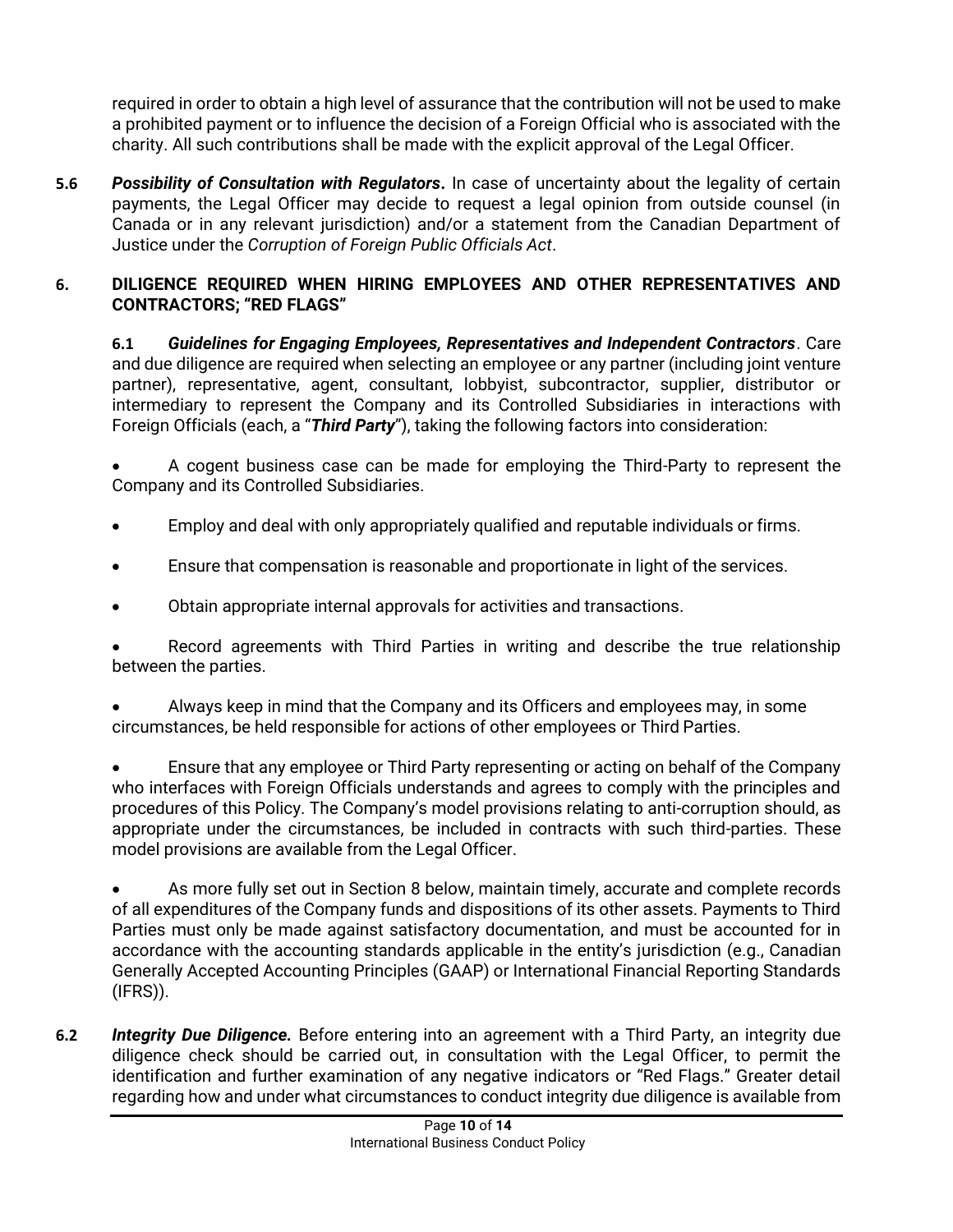<span id="page-12-0"></span>**6.3** *Red Flags*. Be alert to the following "Red Flags" and seek the assistance of counsel and management in resolving any doubts before proceeding with the transactions or activity to which the concerns relate, and document the investigation or due diligence conducted, and the resolution of concerns.

### *Red Flags*

- Dealing in *countries that Transparency International ("TI") has determined to be highly susceptible to corruption* (corruption is deemed to be "rampant" in countries with a score of less than 3.0 on TI's Corruption Perception Index).
- Dealing with a *government or government-owned company, or with a government official*.
- *Past accusations* or instances of improper business practices involving the employee, Third Party or Foreign Official.
- The employee, Third Party or Foreign Official has *a reputation for bribery* or kickbacks.
- An employee or Third Party representative has *influence over the decision-making process* at issue.
- An employee or Third Party representative has a *family or other relationship* that could improperly influence the decision-making process at issue.
- An employee or Third Party representative suggests that he or it has or can make *"special arrangements"* with regards to the decision-making or action process at issue.
- An employee or Third Party representative seeks an *unusually large payment* or commission, a "*success fee*," or seeks payment or commission before the announcement of the decision or action at issue.
- An employee or Third Party representative suggests that *bids* or other request or applications be made *through a specific individual, firm or other entity*.
- An employee or Third Party representative requests that a *commission* or other payment be made *in a third country or to another name*, or in cash.
- Any payment is requested to a bank in a "tax haven" jurisdiction (e.g. the Cayman Islands) or in a country identified by the FATF (Financial Action Task Force on Money Laundering) as a "Non- Cooperative Country or Territory" for no apparent good reason.
- An employee or Third Party is *reluctant to provide requested information*, or *does not publicly disclose* his or her representation of the Company.
- An *intermediary* is involved for no apparent good reason.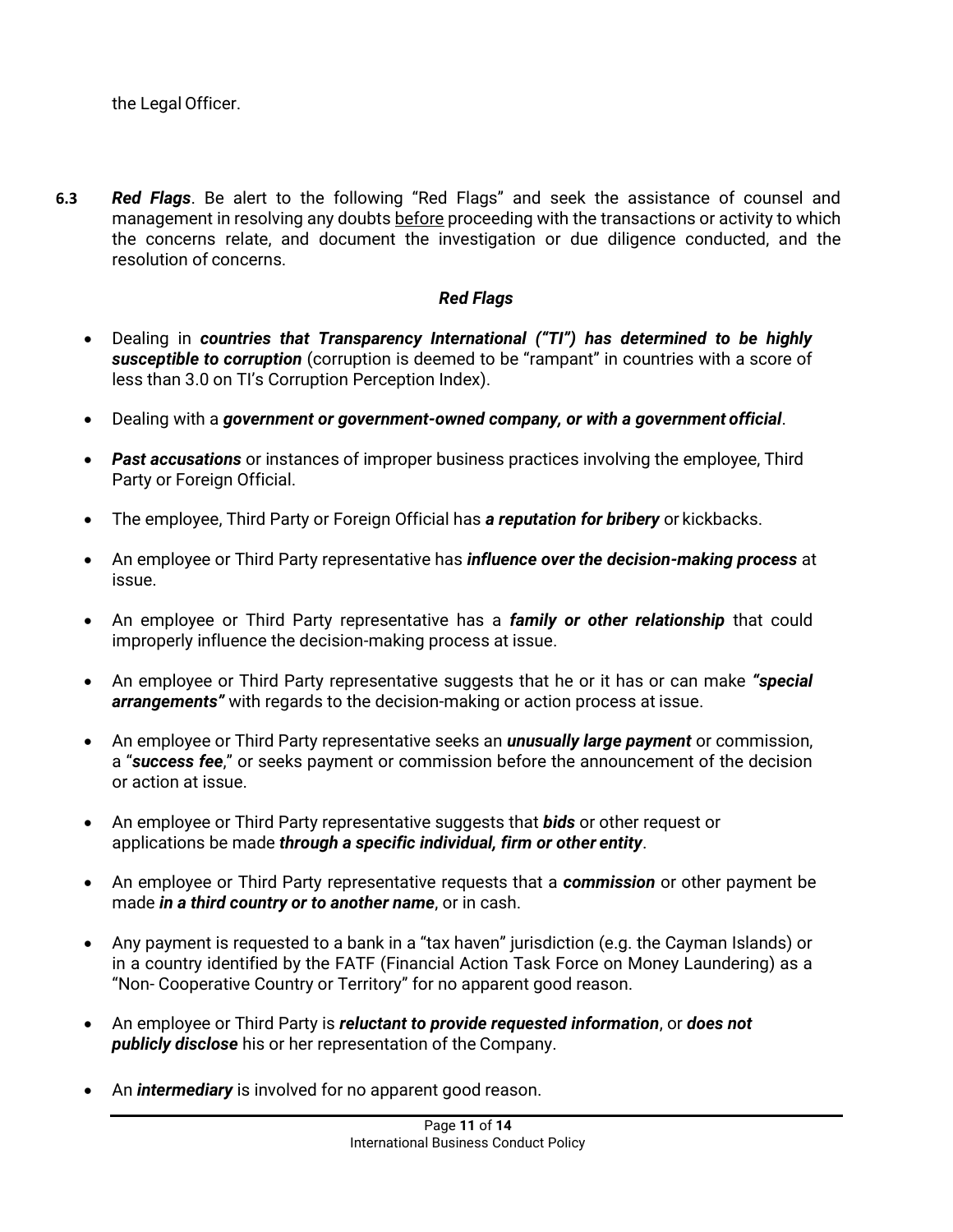• A Third Party is *unwilling or reluctant to make requested representations*, agreements or certifications with respect to corrupt practices.

### <span id="page-13-0"></span>**7. DILIGENCE REQUIRED IN CONNECTION WITH MERGERS AND ACQUISITIONS**

- **7.1** *Guidelines with Respect to Transactional Due Diligence*. Care and due diligence are required in connection with any merger, acquisition or investment involving the Company or one of its Controlled Subsidiaries and another company. This is because the Company, following the transaction, may be liable for improper actions taken prior to the transaction, and/or such actions, if discovered after the transaction, could impair the value of the investment or could cause reputational harm to the Company. Before entering into a merger or acquisition agreement, transactional due diligence specifically addressing anti-corruption compliance should be conducted, as appropriate under the circumstances, to permit the identification and further examination of any negative indicators or "red flags," such as those listed in Section 6 above.
- **7.2** *Model Merger and Acquisition Contract Provisions.* Merger and acquisition agreements (including exploration and "earn in" or "farm-in" agreements) entered into by the Company or one of its Controlled Subsidiaries should contain, as appropriate under the circumstances, representations and warranties relating to anti-corruption provided by the target the Company and/or the seller, as well as the right to terminate the contract if a material breach is discovered during any additional due diligence review period.

### <span id="page-13-1"></span>**8. FINANCIAL CONTROLS AND ACCOUNTING**

**8.1 General Policy**. The Company is committed to proper financial controls and accounting. Pursuant to the Company policies, compliance with financial controls, accounting systems and record keeping rules, policies and procedures is required at all times.

The Company and its Controlled Subsidiaries shall (1) make and keep books, records and accounts which, in reasonable detail, accurately and fairly reflect the transactions and dispositions of the assets of such the Company and (2) devise and maintain a system of internal accounting controls sufficient to provide for reasonable assurances that (a) transactions are executed in accordance with management's general or specific authorization; (b) transactions are recorded as necessary to permit preparation of financial statements in conformity with generally accepted accounting principles or any other criteria applicable to such statements and to maintain accountability for assets; (c) access to assets is permitted only in accordance with management's general or specific authorization; and (d) the recorded accountability for assets is compared with the existing assets at reasonable intervals and appropriate action is taken with respect to any differences. The terms "reasonable detail" and "reasonable assurances" mean such level of detail and degree of assurance as would satisfy prudent persons in the conduct of their own affairs.

Page **12** of **14** This "books and records" program has three basic objectives: (1) books and records should reflect transactions in conformity with accepted methods of reporting economic events, (2) misrepresentation, concealment, falsification, circumvention, and other deliberate acts resulting in inaccurate financial books and records are unlawful and cannot be tolerated, and (3) transactions should be properly reflected on books and records in such a manner as to permit the preparation of financial statements in conformity with applicable accounting standards and other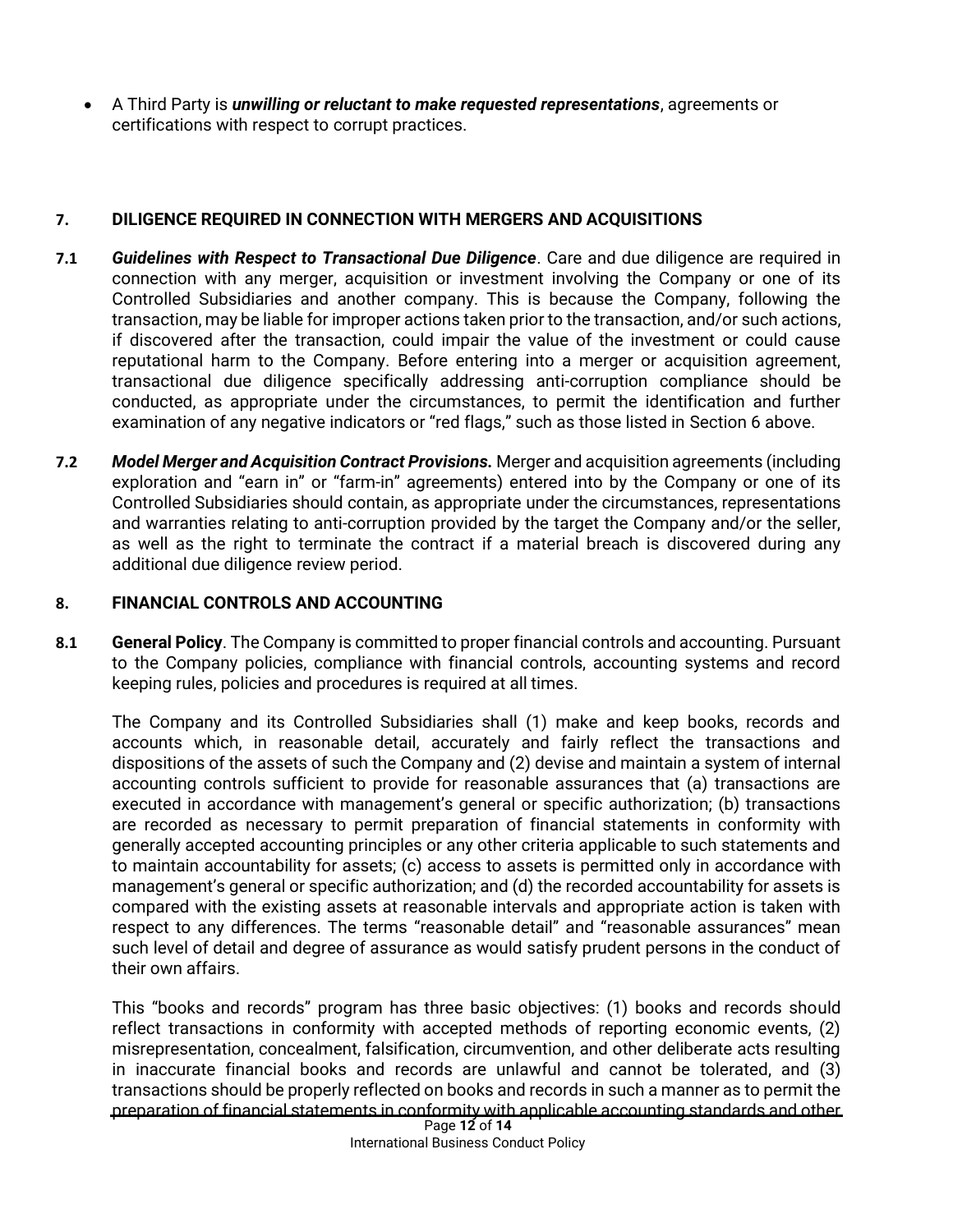criteria applicable to such statements. Also, the term "records" is broad, including virtually any tangible embodiment of information made or kept by a company that is within the scope of this Policy.

### Accordingly:

- No secret or unrecorded fund or asset may be established or maintained for any purpose by the Company or any Controlled Subsidiary.
- No Company or any Controlled Subsidiary representative shall participate in circumventing accounting controls or in falsifying any account, book or record.
- All Company and Controlled Subsidiary employees and representatives must respond fully and truthfully to any questions from management and independent auditors.
- All payments or dispositions of assets of the Company and its Controlled Subsidiaries shall be made only in accordance with management's specific or general authorization.

The Company and its Controlled Subsidiaries, and all persons representing them as Directors or Officers of Non-Controlled Affiliates, shall use all reasonable efforts to ensure compliance by such Non- Controlled Affiliates with the financial control and accounting requirements of this Section 8, and shall request from such Non-Controlled Affiliates annual reports regarding compliance herewith.

- **8.2** *External Auditors*. The external auditors will be requested, as part of the normal fiscal year-end examination of financial statements, to inquire of management as to compliance with this Policy and in their annual communication with the AC include any findings indicating instances of noncompliance.
- **8.3** *Financial Controls and Accounting Compliance*. Compliance with this Section 8, including periodic reporting by the CEO and CFO and annual reviews by the AC of the Board, shall be conducted as part of, and in accordance with, the requirements relating to financial controls and accounting generally, and as provided in applicable the Company policies.

#### <span id="page-14-0"></span>**9. COMPLIANCE AND TRAINING**

- **9.1** *Consequence of Failure to Comply*. Failure to comply with this Policy will be grounds for termination or other disciplinary action. The Company will terminate contracts with consultants, agents, representatives and any other Third Parties who are unwilling or unable to represent the corporation in a manner consistent with this Policy.
- <span id="page-14-1"></span>**9.2** *Training*. The Company and each Controlled Subsidiary shall conduct periodic training of employees and Third Parties reasonably designed to inform them of this Policy, assist them in understanding how this Policy would apply to situations and fact-patterns relevant to them and how to deal with situations in which conduct prohibited by this Policy may be solicited or encountered.

Page **13** of **14** The Legal Officer shall identify (by job classification, business unit and/or location) those employees to receive such training and determine for each job classification, business unit, or

International Business Conduct Policy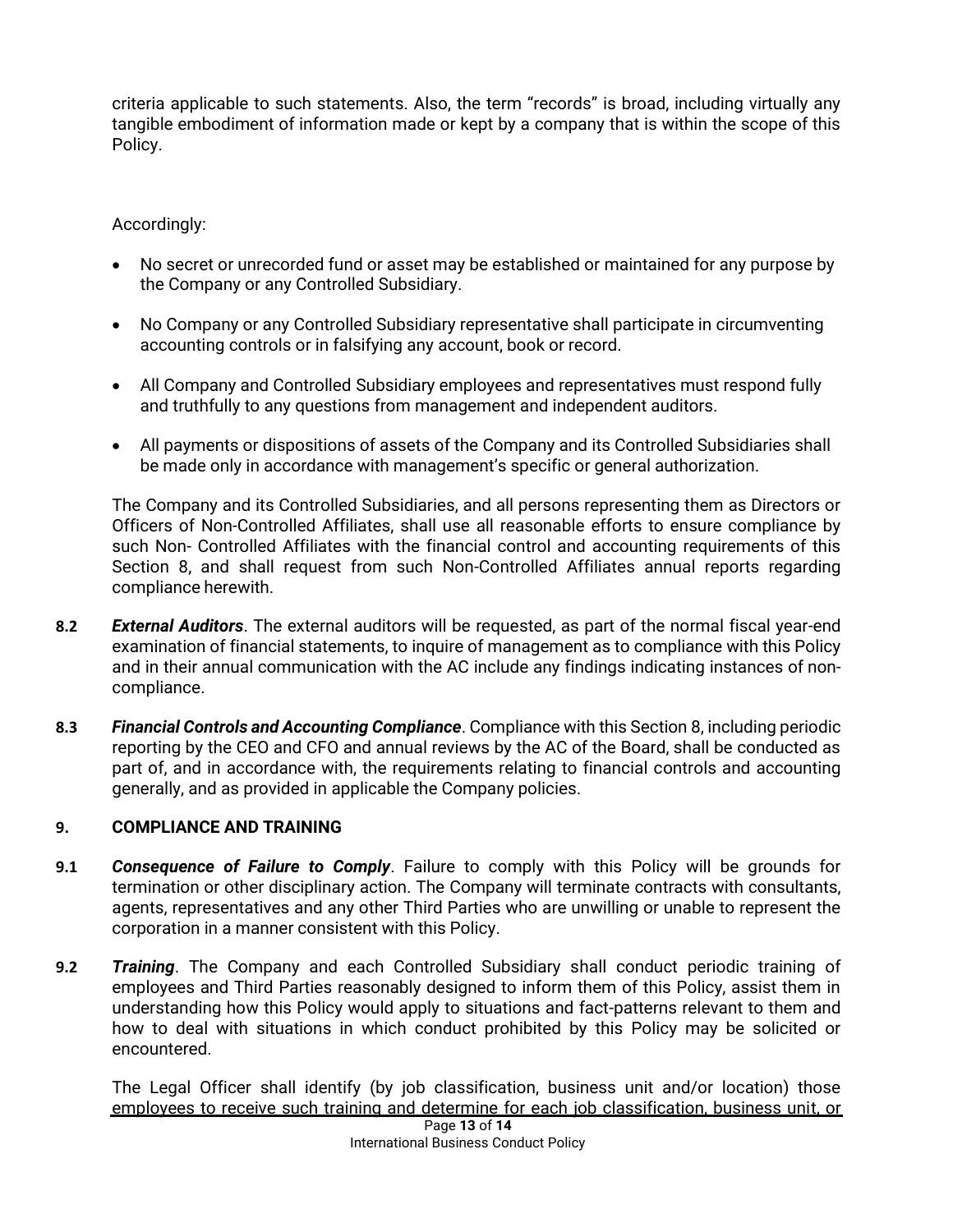location the frequency with which such training shall be repeated (which shall in any case be not less frequently than once every three years). The annual report by the Legal Officer to the CEO regarding compliance with this Policy shall also address the efficacy of the training required hereby.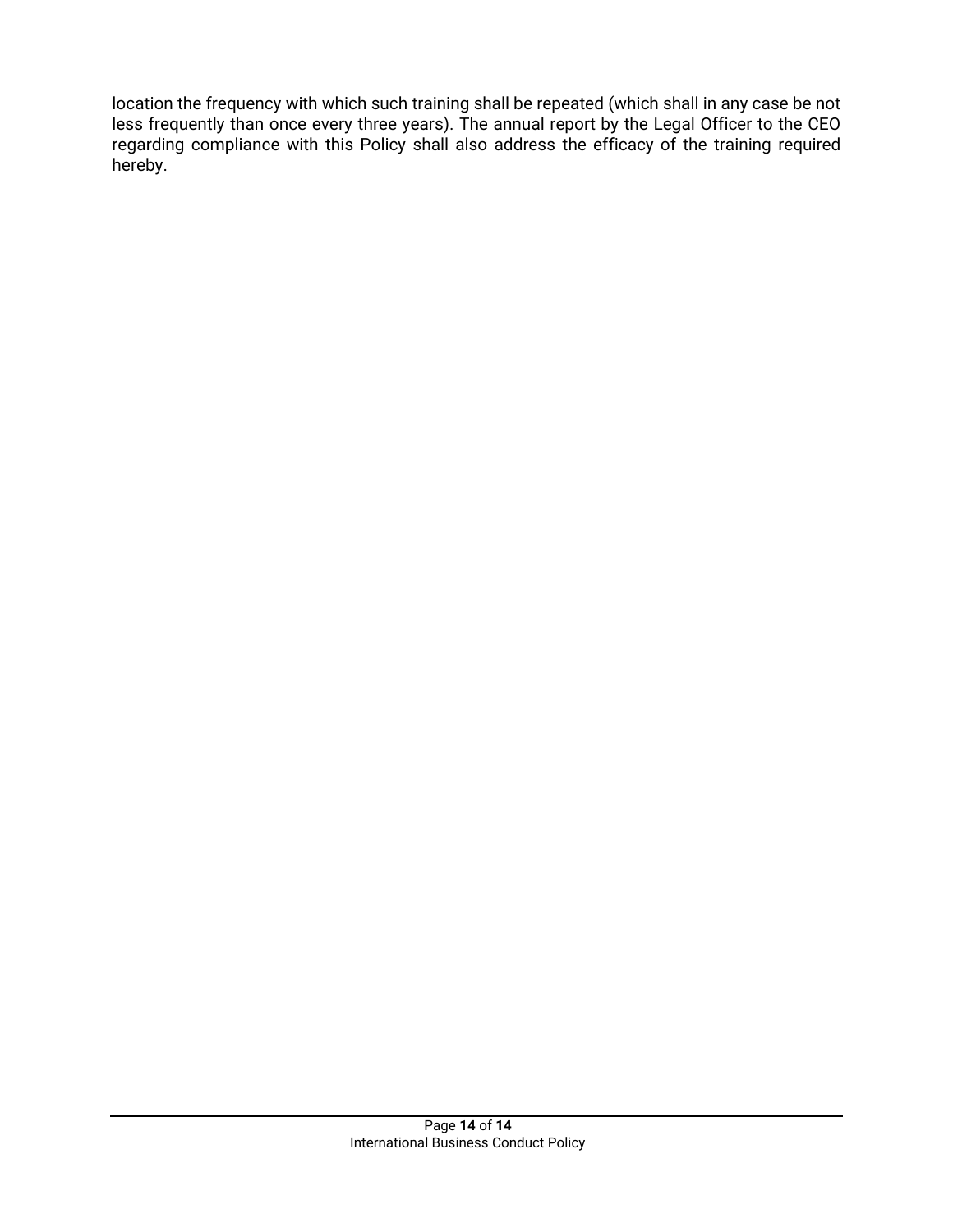- **9.3** *Annual Certificate of Compliance*. Directors and Officers of the Company and its Controlled Subsidiaries, together with managers and employees designated from time to time by the Legal Officer, must certify at the commencement of their employment, and annually thereafter, that they have read this Policy and have complied with its provisions. If any Controlled Subsidiary maintains its own policy pursuant to Section 1, then the annual compliance certifications thereunder should be provided to the designated compliance Officer under such policy, and such compliance Officer shall confirm to the Legal Officer that such certification has occurred and shall bring to his or her attention any compliance issues that have been discovered.
- **9.4** *Questions and Compliance Assistance*. Whenever questions arise in relation to this Policy, or a person requires assistance in complying with this Policy, such person shall always seek counsel from his/her supervisor and/or the Legal Officer. The Legal Officer shall be available to give advice on compliance with the principles and procedures outlined above.

*The key to compliance is consultation. When in doubt, consult your colleagues and supervisor. Do not make difficult judgement calls alone.*

# <span id="page-16-0"></span>**10. DEALING WITH SUSPECTED VIOLATIONS**

**10.1** *Reporting and Complaints*. All employees shall report violations of this Policy of which they become aware. Any employee or other person may submit a complaint or concern regarding the matters covered by the Policy, in accordance with, and subject to the protections afforded by the Company's Handling of Complaints – Whistleblowing Policy (the "*Whistleblower Policy*"). The Company will not discharge, demote, suspend, threaten, harass or in any manner discriminate against any employee in the terms and conditions of employment based upon any lawful actions of such employee with respect to good faith reporting of concerns regarding compliance with this Policy.

Employees should address information on possible violations of this Policy (a) directly to the Legal Officer or (b) if they so wish, in any manner permitted under such Whistleblower Policy (which includes anonymous and confidential reporting). All complaints or concerns received by persons other than the Legal Officer shall promptly be reported in writing to the Legal Officer. The Legal Officer shall keep proper records of all reports and complaints received, regardless of whether formal investigations are initiated.

**10.2** *Internal Investigation*. The Legal Officer shall take swift action to investigate all allegations or suspicions of violations of this Policy. He/she shall be provided with all resources reasonably necessary for that investigation and shall engage independent external counsel if, in his/her judgement, that would aid the investigation.

Promptly following the receipt of a complaint or report of an alleged violation of this Policy, the Legal Officer shall complete his/her initial evaluation and make a preliminary decision on whether or not there is a sufficient likelihood that a violation of this Policy has occurred so as to merit further investigation.

If so, he/she shall initiate a formal investigation. Any formal investigation shall be prompt, thorough and impartial.

The Legal Officer should normally engage independent external counsel to assist in any such formal investigation.